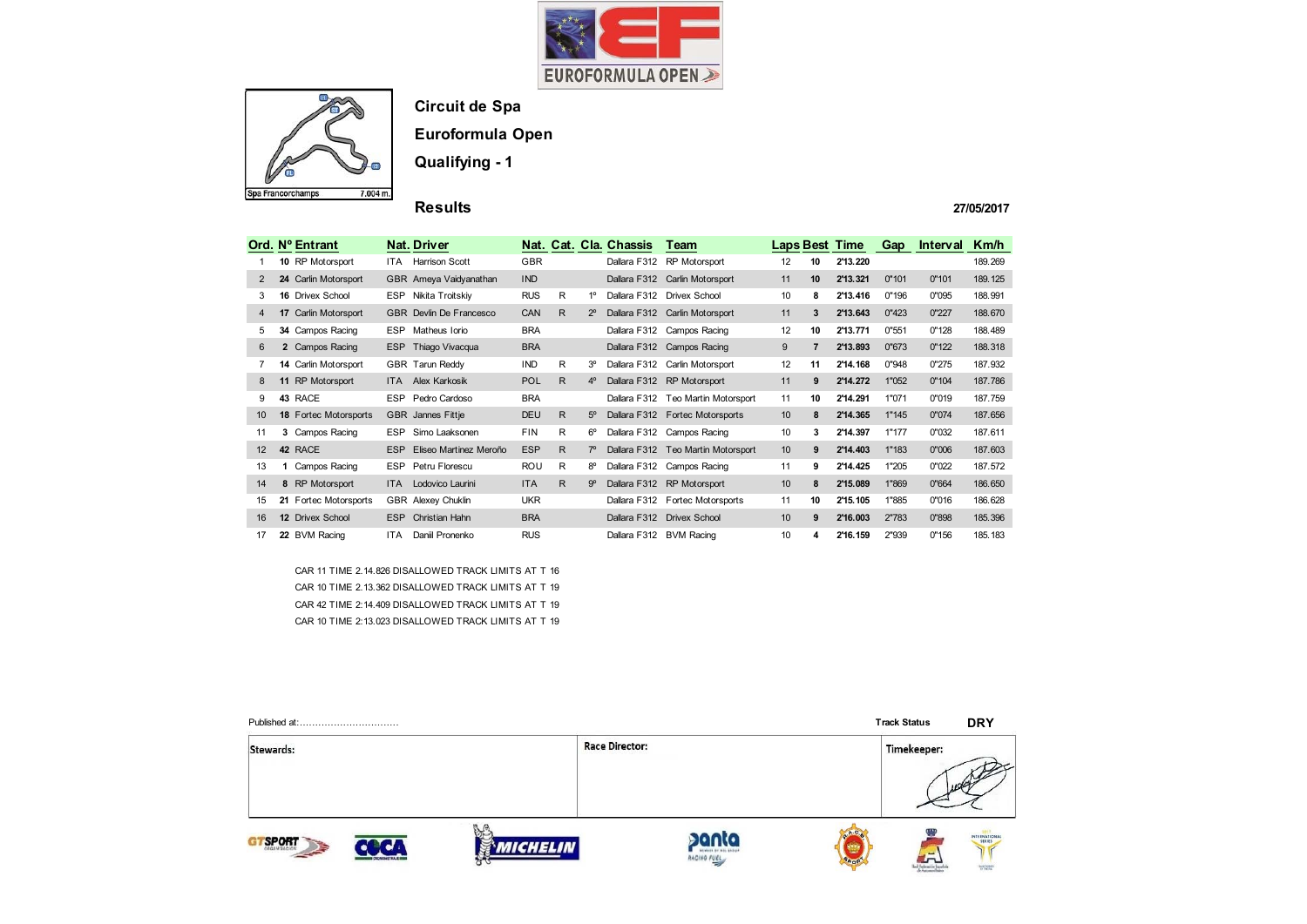



**LAP ANALYSIS** 

| <b>Number</b> |                 | 1              |              |                 | $\overline{2}$ |              |                 | 3              |              |                 | 8              |              |                 | 10             |              |
|---------------|-----------------|----------------|--------------|-----------------|----------------|--------------|-----------------|----------------|--------------|-----------------|----------------|--------------|-----------------|----------------|--------------|
| Lap           | <b>Lap Time</b> | <b>Partial</b> | <b>Speed</b> | <b>Lap Time</b> | <b>Partial</b> | <b>Speed</b> | <b>Lap Time</b> | <b>Partial</b> | <b>Speed</b> | <b>Lap Time</b> | <b>Partial</b> | <b>Speed</b> | <b>Lap Time</b> | <b>Partial</b> | <b>Speed</b> |
| $1a - 1$      | 0'40.953        | 0'40.953       | 242.487      | 0'41.388        | 0'41.388       | 234.000      | 0'40.970        | 0'40.970       | 237.564      | 0'41.002        | 0'41.002       | 241.238      | 0'40.911        | 0'40.911       | 238.776      |
| $1^a - 2$     | 1'40.062        | 0'59.109       |              | 1'40.179        | 0'58.791       |              | 1'39.971        | 0'59.001       |              | 1'40.909        | 0'59.907       |              | 1'39.283        | 0'58.372       |              |
| $1^a - 3$     | 2'15.782        | 0'35.720       |              | 2'16.075        | 0'35.896       |              | 2'15.443        | 0'35.472       |              | 2'16.819        | 0'35.910       |              | 2'14.949        | 0'35.666       |              |
| $2^a - 1$     | 0'40.172        | 0'40.172       | 246.317      | 0'41.053        | 0'41.053       | 235.176      | 0'40.537        | 0'40.537       | 240.001      | 0'40.679        | 0'40.679       | 243.750      | 0'40.548        | 0'40.548       | 240.001      |
| $2^a - 2$     | 1'39.904        | 0'59.732       |              | 1'39.193        | 0'58.140       |              | 1'38.914        | 0'58.377       |              | 1'40.580        | 0'59.901       |              | 1'38.146        | 0'57.598       |              |
| $2^a - 3$     | 2'16.688        | 0'36.784       |              | 2'14.887        | 0'35.694       |              | 2'14.397        | 0'35.483       |              | 2'16.221        | 0'35.641       |              | 2'13.701        | 0'35.555       |              |
| $3^a - 1$     | 0'40.416        | 0'40.416       | 247.620      | 0'42.204        | 0'42.204       | 241.238      | 0'40.593        | 0'40.593       | 240.000      | 0'40.882        | 0'40.882       | 242.487      | 0'40.537        | 0'40.537       | 241.238      |
| $3^a - 2$     | 1'39.397        | 0'58.981       |              | 1'40.673        | 0'58.469       |              | 1'39.050        | 0'58.457       |              | 1'40.531        | 0'59.649       |              | 1'37.917        | 0'57.380       |              |
| $3^a - 3$     | 2'14.792        | 0'35.395       |              | 2'23.864        | 0'43.191       | PIT          | 2'14.978        | 0'35.928       |              | 2'16.819        | 0'36.288       |              | 2'13.362        | 0'35.445       |              |
| $4^a - 1$     | 0'40.704        | 0'40.704       | 240.000      | 9'56.905        | 9'56.905       | 216.667      | 0'40.789        | 0'40.789       | 240.000      | 0'40.409        | 0'40.409       | 232.836      | 0'40.688        | 0'40.688       | 240.001      |
| $4^a - 2$     | 1'40.259        | 0'59.555       |              | 11'10.183       | 1'13.278       |              | 1'40.809        | 1'00.020       |              | 1'45.539        | 1'05.130       |              | 1'38.718        | 0'58.030       |              |
| $4^a - 3$     | 2'26.816        | 0'46.557       | PIT          | 12'27.532       | 1'17.349       |              | 2'26.992        | 0'46.183       | PIT          | 2'33.793        | 0'48.254       | PIT          | 2'14.435        | 0'35.717       |              |
| $5^a - 1$     | 7'29.129        | 7'29.129       | 214.679      | 0'44.908        | 0'44.908       | 242.487      | 9'34.826        | 9'34.826       |              | 7'09.858        | 7'09.858       | 215.669      | 0'40.363        | 0'40.363       | 242.487      |
| $5^a - 2$     | 8'37.535        | 1'08.406       |              | 1'45.616        | 1'00.708       |              | 11'06.049       | 1'31.223       |              | 8'23.660        | 1'13.802       |              | 1'38.992        | 0'58.629       |              |
| $5^a - 3$     | 9'59.267        | 1'21.732       |              | 2'21.464        | 0'35.848       |              | 11'54.625       | 0'48.576       |              | 9'44.261        | 1'20.601       |              | 2'24.251        | 0'45.259       | PIT          |
| $6^a - 1$     | 0'41.264        | 0'41.264       | 236.364      | 0'40.505        | 0'40.505       | 245.027      | 0'41.036        | 0'41.036       | 238.776      | 0'44.309        | 0'44.309       | 237.564      | 5'08.469        | 5'08.469       | 229.412      |
| $6^a - 2$     | 1'41.736        | 1'00.472       |              | 1'38.528        | 0'58.023       |              | 1'40.099        | 0'59.063       |              | 1'46.181        | 1'01.872       |              | 6'11.319        | 1'02.850       |              |
| $6^a - 3$     | 2'29.374        | 0'47.638       |              | 2'13.893        | 0'35.365       |              | 2'15.663        | 0'35.564       |              | 2'22.470        | 0'36.289       |              | 7'33.489        | 1'22.170       |              |
| $7^a - 1$     | 0'40.695        | 0'40.695       | 240.000      | 0'40.498        | 0'40.498       | 242.487      | 0'40.729        | 0'40.729       | 238.776      | 0'40.645        | 0'40.645       | 243.750      | 0'40.747        | 0'40.747       | 241.238      |
| $7^a - 2$     | 1'38.993        | 0'58.298       |              | 1'38.756        | 0'58.258       |              | 1'39.052        | 0'58.323       |              | 1'39.580        | 0'58.935       |              | 1'41.227        | 1'00.480       |              |
| $7^a - 3$     | 2'14.781        | 0'35.788       |              | 2'14.535        | 0'35.779       |              | 2'14.779        | 0'35.727       |              | 2'15.089        | 0'35.509       |              | 2'24.270        | 0'43.043       |              |
| $8^a - 1$     | 0'40.593        | 0'40.593       | 242.487      | 0'44.419        | 0'44.419       | 221.801      | 0'40.380        | 0'40.380       | 242.487      | 0'40.674        | 0'40.674       | 243.750      | 0'40.232        | 0'40.232       | 243.750      |
| $8^a - 2$     | 1'38.908        | 0'58.315       |              | 1'46.937        | 1'02.518       |              | 1'40.473        | 1'00.093       |              | 1'39.668        | 0'58.994       |              | 1'37.733        | 0'57.501       |              |
| $8^a - 3$     | 2'14.425        | 0'35.517       |              | 2'35.656        | 0'48.719       | PIT          | 2'18.490        | 0'38.017       |              | 2'15.569        | 0'35.901       |              | 2'15.076        | 0'37.343       |              |
| $9a - 1$      | 0'40.516        | 0'40.516       | 242.488      |                 |                |              | 1'17.798        | 1'17.798       | 173.978      | 0'40.452        | 0'40.452       | 243.751      | 0'40.191        | 0'40.191       | 245.027      |
| $9a - 2$      | 1'38.937        | 0'58.421       |              |                 |                |              | 2'28.923        | 1'11.125       |              | 1'40.389        | 0'59.937       |              | 1'38.068        | 0'57.877       |              |
| $9^a - 3$     | 2'14.428        | 0'35.491       |              |                 |                |              | 3'30.347        | 1'01.424       | PIT          | 2'16.518        | 0'36.129       |              | 2'13.220        | 0'35.152       |              |
| $10a - 1$     | 1'03.909        | 1'03.909       | 177.273      |                 |                |              |                 |                |              |                 |                |              | 0'40.030        | 0'40.030       | 245.027      |
| $10^a - 2$    | 2'12.816        | 1'08.907       |              |                 |                |              |                 |                |              |                 |                |              | 1'37.712        | 0'57.682       |              |
| $10^a - 3$    | 3'12.752        | 0'59.936       | PIT          |                 |                |              |                 |                |              |                 |                |              | 2'13.023        | 0'35.311       |              |
| $11a - 1$     |                 |                |              |                 |                |              |                 |                |              |                 |                |              | 1'00.782        | 1'00.782       | 201.725      |
| $11a - 2$     |                 |                |              |                 |                |              |                 |                |              |                 |                |              | 2'07.969        | 1'07.187       |              |
| $11a - 3$     |                 |                |              |                 |                |              |                 |                |              |                 |                |              | 3'13.375        | 1'05.406       | PIT          |

|          | Ideal Lap |          | <b>Ideal Lap</b> | <b>Ideal Lap</b> |          | <b>Ideal Lap</b> |          |          | <b>Ideal Lap</b> |
|----------|-----------|----------|------------------|------------------|----------|------------------|----------|----------|------------------|
| 0'40.172 | 0'40.172  | 0'40.498 | 0'40.498         | 0'40.380         | 0'40.380 | 0'40.409         | 0'40.409 | 0'40.030 | 0'40.030         |
| 1'38.470 | 0'58.298  | 1'38.521 | 0'58.023         | '38.703          | 0'58.323 | 1'39.344         | 0'58.935 | 1'37.410 | 0'57.380         |
| 2'13.865 | 0'35.395  | 2'13.886 | 0'35.365         | 2'14.175         | 0'35.472 | 2'14.853         | 0'35.509 | 2'12.562 | 0'35.152         |

|          | <b>Ideal Best Lap</b> |  |
|----------|-----------------------|--|
| 0'40.030 | 0'40.030              |  |
| 1'37.349 | 0'57.319              |  |
| 2'12.501 | 0'35.152              |  |

Tel











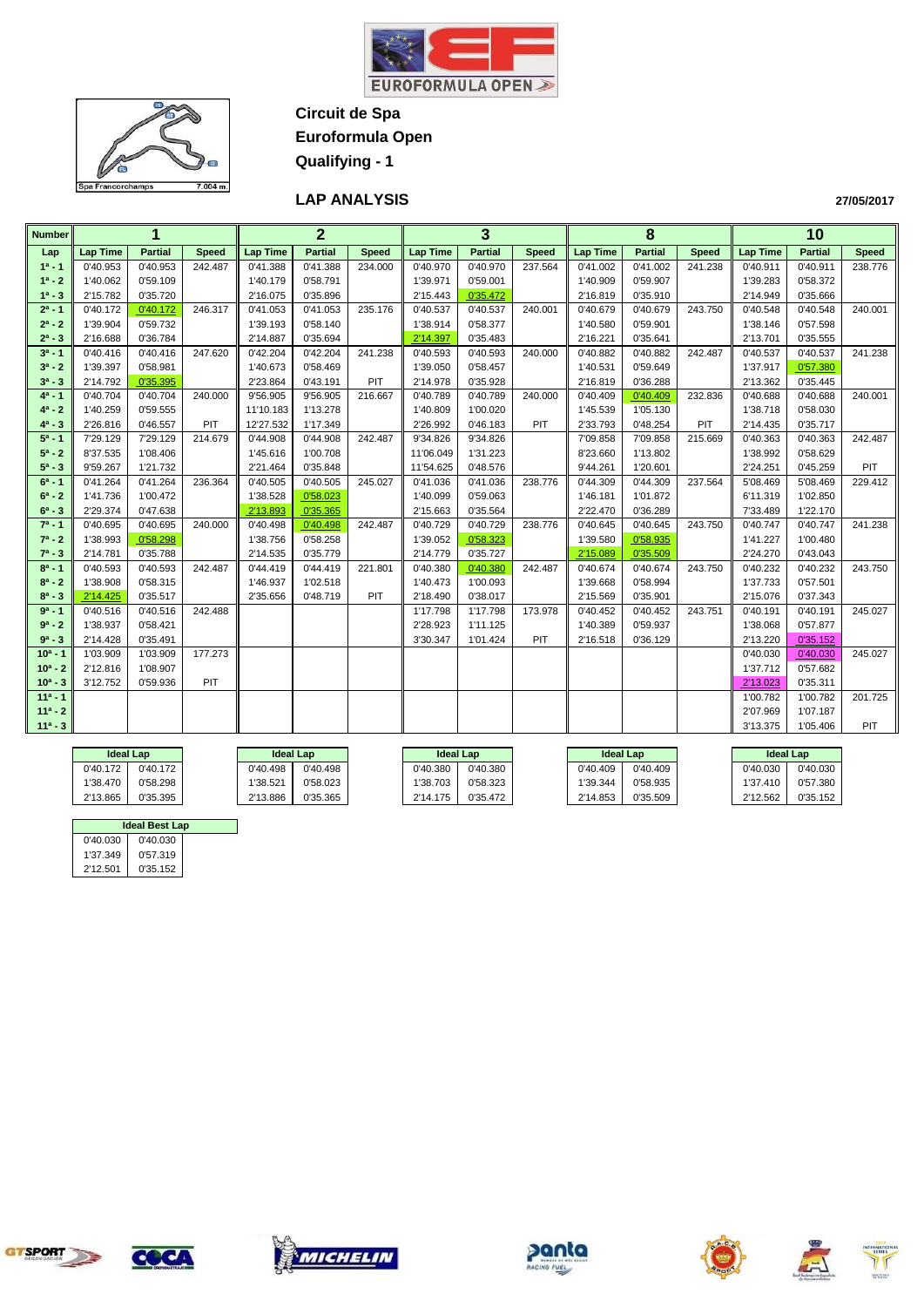



**Circuit de Spa Euroformula Open**

**Qualifying - 1**

# **LAP ANALYSIS**

| <b>Number</b> |                 | 11             |              |                 | 12             |              |                 | 14             |              |                 | 16             |              |                 | 17             |              |
|---------------|-----------------|----------------|--------------|-----------------|----------------|--------------|-----------------|----------------|--------------|-----------------|----------------|--------------|-----------------|----------------|--------------|
| Lap           | <b>Lap Time</b> | <b>Partial</b> | <b>Speed</b> | <b>Lap Time</b> | <b>Partial</b> | <b>Speed</b> | <b>Lap Time</b> | <b>Partial</b> | <b>Speed</b> | <b>Lap Time</b> | <b>Partial</b> | <b>Speed</b> | <b>Lap Time</b> | <b>Partial</b> | <b>Speed</b> |
| $1a - 1$      | 0'41.253        | 0'41.253       | 237.564      | 0'41.955        | 0'41.955       | 235.176      | 0'40.820        | 0'40.820       | 242.487      | 0'41.180        | 0'41.180       | 235.176      | 0'40.686        | 0'40.686       | 241.238      |
| $1^a - 2$     | 1'40.468        | 0'59.215       |              | 1'43.471        | 1'01.516       |              | 1'40.379        | 0'59.559       |              | 1'40.224        | 0'59.044       |              | 1'39.414        | 0'58.728       |              |
| $1^a - 3$     | 2'16.496        | 0'36.028       |              | 2'21.818        | 0'38.347       |              | 2'16.241        | 0'35.862       |              | 2'16.020        | 0'35.796       |              | 2'14.935        | 0'35.521       |              |
| $2^a - 1$     | 0'40.682        | 0'40.682       | 242.487      | 0'41.222        | 0'41.222       | 235.176      | 0'40.699        | 0'40.699       | 241.238      | 0'40.991        | 0'40.991       | 236.364      | 0'40.162        | 0'40.162       | 242.487      |
| $2^a - 2$     | 1'39.292        | 0'58.610       |              | 1'40.369        | 0'59.147       |              | 1'39.397        | 0'58.698       |              | 1'39.102        | 0'58.111       |              | 1'38.232        | 0'58.070       |              |
| $2^a - 3$     | 2'14.826        | 0'35.534       |              | 2'16.976        | 0'36.607       |              | 2'15.136        | 0'35.739       |              | 2'14.805        | 0'35.703       |              | 2'13.643        | 0'35.411       |              |
| $3^a - 1$     | 0'40.935        | 0'40.935       | 240.001      | 0'41.510        | 0'41.510       | 241.238      | 0'40.637        | 0'40.637       | 241.238      | 0'40.895        | 0'40.895       | 237.564      | 0'41.168        | 0'41.168       | 234.000      |
| $3^a - 2$     | 1'39.451        | 0'58.516       |              | 1'40.297        | 0'58.787       |              | 1'38.909        | 0'58.272       |              | 1'38.854        | 0'57.959       |              | 1'40.502        | 0'59.334       |              |
| $3^a - 3$     | 2'15.108        | 0'35.657       |              | 2'16.315        | 0'36.018       |              | 2'14.668        | 0'35.759       |              | 2'14.520        | 0'35.666       |              | 2'16.951        | 0'36.449       |              |
| $4^a - 1$     | 0'40.734        | 0'40.734       | 240.001      | 0'41.465        | 0'41.465       | 231.684      | 0'40.985        | 0'40.985       | 236.364      | 0'40.830        | 0'40.830       | 237.564      | 0'47.159        | 0'47.159       | 231.684      |
| $4^a - 2$     | 1'39.692        | 0'58.958       |              | 1'42.256        | 1'00.791       |              | 1'39.250        | 0'58.265       |              | 1'39.937        | 0'59.107       |              | 1'49.844        | 1'02.685       |              |
| $4^a - 3$     | 2'15.359        | 0'35.667       |              | 2'30.477        | 0'48.221       | PIT          | 2'14.906        | 0'35.656       |              | 2'23.149        | 0'43.212       | PIT          | 2'36.250        | 0'46.406       | PIT          |
| $5^a - 1$     | 0'41.013        | 0'41.013       | 238.776      | 5'57.249        | 5'57.249       | 203.479      | 0'44.895        | 0'44.895       | 216.667      | 7'29.179        | 7'29.179       | 208.000      | 7'35.513        | 7'35.513       | 215.669      |
| $5^a - 2$     | 1'40.570        | 0'59.557       |              | 7'02.450        | 1'05.201       |              | 1'47.756        | 1'02.861       |              | 8'32.180        | 1'03.001       |              | 8'44.340        | 1'08.827       |              |
| $5^a - 3$     | 2'25.399        | 0'44.829       | PIT          | 7'44.959        | 0'42.509       |              | 2'30.527        | 0'42.771       | PIT          | 9'52.494        | 1'20.314       |              | 9'57.833        | 1'13.493       |              |
| $6^a - 1$     | 4'53.169        | 4'53.169       | 218.692      | 0'47.458        | 0'47.458       | 184.981      | 5'03.366        | 5'03.366       | 220.755      | 0'41.041        | 0'41.041       | 236.364      | 0'43.922        | 0'43.922       | 227.185      |
| $6^a - 2$     | 6'07.521        | 1'14.352       |              | 2'03.603        | 1'16.145       |              | 6'04.165        | 1'00.799       |              | 1'38.674        | 0'57.633       |              | 1'43.608        | 0'59.686       |              |
| $6^a - 3$     | 7'25.543        | 1'18.022       |              | 3'18.282        | 1'14.679       |              | 6'40.133        | 0'35.968       |              | 2'14.257        | 0'35.583       |              | 2'19.615        | 0'36.007       |              |
| $7^a - 1$     | 0'46.146        | 0'46.146       | 242.488      | 0'41.985        | 0'41.985       | 227.185      | 0'41.370        | 0'41.370       | 231.684      | 0'40.645        | 0'40.645       | 240.001      | 0'40.582        | 0'40.582       | 241.238      |
| $7^a - 2$     | 1'48.246        | 1'02.100       |              | 1'41.017        | 0'59.032       |              | 1'39.859        | 0'58.489       |              | 1'37.964        | 0'57.319       |              | 1'38.749        | 0'58.167       |              |
| $7^a - 3$     | 2'23.951        | 0'35.705       |              | 2'17.012        | 0'35.995       |              | 2'15.542        | 0'35.683       |              | 2'13.416        | 0'35.452       |              | 2'14.646        | 0'35.897       |              |
| $8^a - 1$     | 0'40.649        | 0'40.649       | 243.751      | 0'41.550        | 0'41.550       | 230.542      | 0'41.035        | 0'41.035       | 232.836      | 0'40.603        | 0'40.603       | 240.001      | 0'40.974        | 0'40.974       | 243.751      |
| $8^a - 2$     | 1'38.818        | 0'58.169       |              | 1'39.946        | 0'58.396       |              | 1'39.214        | 0'58.179       |              | 1'38.132        | 0'57.529       |              | 1'40.400        | 0'59.426       |              |
| $8^a - 3$     | 2'14.272        | 0'35.454       |              | 2'16.003        | 0'36.057       |              | 2'14.882        | 0'35.668       |              | 2'13.544        | 0'35.412       |              | 2'16.064        | 0'35.664       |              |
| $9a - 1$      | 0'40.388        | 0'40.388       | 245.027      | 0'41.796        | 0'41.796       | 228.293      | 0'48.578        | 0'48.578       | 206.168      | 0'40.590        | 0'40.590       | 243.750      | 0'40.419        | 0'40.419       | 241.238      |
| $9a - 2$      | 1'39.749        | 0'59.361       |              | 1'41.117        | 0'59.321       |              | 1'48.067        | 0'59.489       |              | 1'39.860        | 0'59.270       |              | 1'38.373        | 0'57.954       |              |
| $9^a - 3$     | 2'15.278        | 0'35.529       |              | 2'30.416        | 0'49.299       | PIT          | 2'23.687        | 0'35.620       |              | 2'29.885        | 0'50.025       | PIT          | 2'13.826        | 0'35.453       |              |
| $10a - 1$     | 0'40.236        | 0'40.236       | 241.238      |                 |                |              | 0'40.639        | 0'40.639       | 240.001      |                 |                |              | 0'42.155        | 0'42.155       | 234.001      |
| $10^a - 2$    | 1'40.778        | 1'00.542       |              |                 |                |              | 1'38.497        | 0'57.858       |              |                 |                |              | 1'45.012        | 1'02.857       |              |
| $10^a - 3$    | 2'26.632        | 0'45.854       | PIT          |                 |                |              | 2'14.168        | 0'35.671       |              |                 |                |              | 2'33.004        | 0'47.992       | PIT          |
| $11a - 1$     |                 |                |              |                 |                |              | 0'51.002        | 0'51.002       | 164.789      |                 |                |              |                 |                |              |
| $11a - 2$     |                 |                |              |                 |                |              | 2'00.957        | 1'09.955       |              |                 |                |              |                 |                |              |
| $11a - 3$     |                 |                |              |                 |                |              | 2'50.680        | 0'49.723       | PIT          |                 |                |              |                 |                |              |

|          | <b>Ideal Lap</b> | <b>Ideal Lap</b> |          |          | Ideal Lap |          | <b>Ideal Lap</b> |          | <b>Ideal Lap</b> |
|----------|------------------|------------------|----------|----------|-----------|----------|------------------|----------|------------------|
| 0'40.236 | 0'40.236         | 0'41.222         | 0'41.222 | 0'40.637 | 0'40.637  | 0'40.590 | 0'40.590         | 0'40.162 | 0'40.162         |
| 1'38.405 | 0'58.169         | 1'39.618         | 0'58.396 | 1'38.495 | 0'57.858  | 1'37.909 | 0'57.319         | 1'38.116 | 0'57.954         |
| 2'13.859 | 0'35.454         | 2'15.613         | 0'35.995 | 2'14.115 | 0'35.620  | 2'13.321 | 0'35.412         | 2'13.527 | 0'35.411         |

|                      | <b>Ideal Best Lap</b> |  |  |  |  |  |  |  |  |  |
|----------------------|-----------------------|--|--|--|--|--|--|--|--|--|
| 0'40.030             | 0'40.030              |  |  |  |  |  |  |  |  |  |
| 1'37.349             | 0'57.319              |  |  |  |  |  |  |  |  |  |
| 0'35.152<br>2'12.501 |                       |  |  |  |  |  |  |  |  |  |

ŢJ.











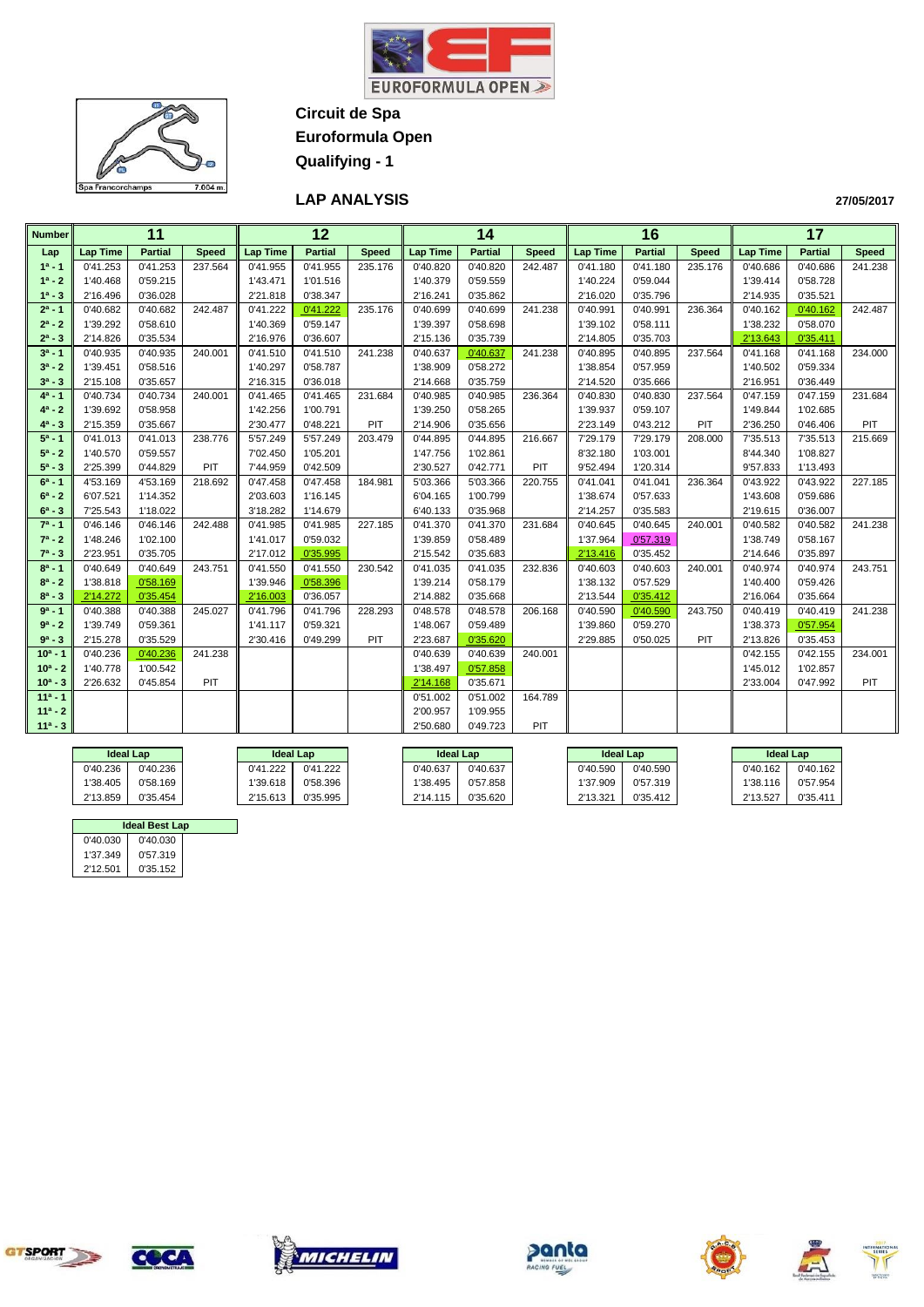



**Circuit de Spa Euroformula Open**

**Qualifying - 1**

# **LAP ANALYSIS**

| <b>Number</b> |                 | $\overline{18}$ |              |                 | $\overline{21}$ |              |                 | $\overline{22}$ |              |                 | $\overline{24}$ |              |                 | $\overline{34}$ |              |
|---------------|-----------------|-----------------|--------------|-----------------|-----------------|--------------|-----------------|-----------------|--------------|-----------------|-----------------|--------------|-----------------|-----------------|--------------|
| Lap           | <b>Lap Time</b> | <b>Partial</b>  | <b>Speed</b> | <b>Lap Time</b> | <b>Partial</b>  | <b>Speed</b> | <b>Lap Time</b> | <b>Partial</b>  | <b>Speed</b> | <b>Lap Time</b> | <b>Partial</b>  | <b>Speed</b> | <b>Lap Time</b> | <b>Partial</b>  | <b>Speed</b> |
| $1^a - 1$     | 0'41.430        | 0'41.430        | 235.177      | 3'19.189        | 3'19.189        | 231.684      | 0'41.157        | 0'41.157        | 238.776      | 0'40.767        | 0'40.767        | 242.487      | 0'40.940        | 0'40.940        | 241.238      |
| $1^a - 2$     | 1'40.602        | 0'59.172        |              | 4'20.148        | 1'00.959        |              | 1'41.206        | 1'00.049        |              | 1'44.795        | 1'04.028        |              | 1'40.462        | 0'59.522        |              |
| $1^a - 3$     | 2'16.468        | 0'35.866        |              | 4'57.347        | 0'37.199        |              | 2'17.124        | 0'35.918        |              | 2'20.634        | 0'35.839        |              | 2'16.188        | 0'35.726        |              |
| $2^a - 1$     | 0'40.950        | 0'40.950        | 235.176      | 0'40.769        | 0'40.769        | 240.000      | 0'41.141        | 0'41.141        | 238.776      | 0'40.472        | 0'40.472        | 241.238      | 0'40.836        | 0'40.836        | 238,776      |
| $2^a - 2$     | 1'39.328        | 0'58.378        |              | 1'40.680        | 0'59.911        |              | 1'40.445        | 0'59.304        |              | 1'38.637        | 0'58.165        |              | 1'39.917        | 0'59.081        |              |
| $2^a - 3$     | 2'15.155        | 0'35.827        |              | 2'16.380        | 0'35.700        |              | 2'16.435        | 0'35.990        |              | 2'14.385        | 0'35.748        |              | 2'15.775        | 0'35.858        |              |
| $3^a - 1$     | 0'40.821        | 0'40.821        | 236.364      | 0'40.757        | 0'40.757        | 238.776      | 0'41.207        | 0'41.207        | 236.364      | 0'40.715        | 0'40.715        | 238.776      | 0'40.524        | 0'40.524        | 245.027      |
| $3^a - 2$     | 1'39.196        | 0'58.375        |              | 1'39.904        | 0'59.147        |              | 1'40.321        | 0'59.114        |              | 1'42.319        | 1'01.604        |              | 1'42.538        | 1'02.014        |              |
| $3^a - 3$     | 2'14.810        | 0'35.614        |              | 2'15.586        | 0'35.682        |              | 2'16.159        | 0'35.838        |              | 2'17.795        | 0'35.476        |              | 2'18.098        | 0'35.560        |              |
| $4^a - 1$     | 0'43.001        | 0'43.001        | 238.776      | 0'40.840        | 0'40.840        | 237.564      | 0'41.744        | 0'41.744        | 240.001      | 0'40.157        | 0'40.157        | 246.316      | 0'40.618        | 0'40.618        | 243.751      |
| $4^a - 2$     | 1'42.360        | 0'59.359        |              | 1'41.251        | 1'00.411        |              | 1'43.603        | 1'01.859        |              | 1'41.594        | 1'01.437        |              | 1'39.165        | 0'58.547        |              |
| $4^a - 3$     | 2'26.230        | 0'43.870        | PIT          | 2'24.455        | 0'43.204        | PIT          | 2'28.966        | 0'45.363        | PIT          | 2'26.455        | 0'44.861        | PIT          | 2'14.507        | 0'35.342        |              |
| $5^a - 1$     | 7'05.819        | 7'05.819        | 209.866      | 5'12.671        | 5'12.671        | 207.080      | 7'31.732        | 7'31.732        | 204.367      | 7'31.411        | 7'31.411        | 206.168      | 0'40.988        | 0'40.988        | 237.564      |
| $5^a - 2$     | 8'20.193        | 1'14.374        |              | 6'16.694        | 1'04.023        |              | 8'45.487        | 1'13.755        |              | 8'40.340        | 1'08.929        |              | 1'41.967        | 1'00.979        |              |
| $5^a - 3$     | 9'34.642        | 1'14.449        |              | 7'42.662        | 1'25.968        |              | 9'59.994        | 1'14.507        |              | 10'00.245       | 1'19.905        |              | 2'24.970        | 0'43.003        | PIT          |
| $6^a - 1$     | 0'41.348        | 0'41.348        | 237.564      | 0'40.964        | 0'40.964        | 240.001      | 0'41.321        | 0'41.321        | 241.238      | 0'41.051        | 0'41.051        | 237.564      | 5'16.761        | 5'16.761        | 230.542      |
| $6^a - 2$     | 1'39.879        | 0'58.531        |              | 1'39.851        | 0'58.887        |              | 1'40.925        | 0'59.604        |              | 1'45.325        | 1'04.274        |              | 6'35.323        | 1'18.562        |              |
| $6^a - 3$     | 2'15.284        | 0'35.405        |              | 2'15.578        | 0'35.727        |              | 2'16.663        | 0'35.738        |              | 2'28.396        | 0'43.071        |              | 7'51.029        | 1'15.706        |              |
| $7^a - 1$     | 0'41.050        | 0'41.050        | 235.176      | 0'40.929        | 0'40.929        | 238.776      | 0'41.126        | 0'41.126        | 238.776      | 0'40.622        | 0'40.622        | 241.238      | 0'41.431        | 0'41.431        | 234.001      |
| $7^a - 2$     | 1'38.823        | 0'57.773        |              | 1'39.927        | 0'58.998        |              | 1'40.566        | 0'59.440        |              | 1'38.424        | 0'57.802        |              | 1'39.578        | 0'58.147        |              |
| $7^a - 3$     | 2'14.365        | 0'35.542        |              | 2'15.874        | 0'35.947        |              | 2'16.510        | 0'35.944        |              | 2'13.658        | 0'35.234        |              | 2'15.074        | 0'35.496        |              |
| $8^a - 1$     | 0'40.930        | 0'40.930        | 236.364      | 0'41.143        | 0'41.143        | 236.364      | 0'41.732        | 0'41.732        | 245.027      | 0'41.207        | 0'41.207        | 240.001      | 0'42.912        | 0'42.912        | 229.412      |
| $8^a - 2$     | 1'38.950        | 0'58.020        |              | 1'40.427        | 0'59.284        |              | 1'41.684        | 0'59.952        |              | 1'38.763        | 0'57.556        |              | 1'41.591        | 0'58.679        |              |
| $8^a - 3$     | 2'14.449        | 0'35.499        |              | 2'16.359        | 0'35.932        |              | 2'17.438        | 0'35.754        |              | 2'14.585        | 0'35.822        |              | 2'17.315        | 0'35.724        |              |
| $9a - 1$      | 0'44.586        | 0'44.586        | 234.000      | 0'40.300        | 0'40.300        | 246.317      | 0'41.029        | 0'41.029        | 237.564      | 0'40.562        | 0'40.562        | 240.000      | 0'40.663        | 0'40.663        | 238.776      |
| $9a - 2$      | 1'56.313        | 1'11.727        |              | 1'39.365        | 0'59.065        |              | 1'42.462        | 1'01.433        |              | 1'38.093        | 0'57.531        |              | 1'38.525        | 0'57.862        |              |
| $9^a - 3$     | 2'44.444        | 0'48.131        | PIT          | 2'15.105        | 0'35.740        |              | 2'28.383        | 0'45.921        | PIT          | 2'13.321        | 0'35.228        |              | 2'13.771        | 0'35.246        |              |
| $10a - 1$     |                 |                 |              | 0'53.855        | 0'53.855        | 232.836      |                 |                 |              | 1'07.513        | 1'07.513        | 191.021      | 0'40.847        | 0'40.847        | 236.364      |
| $10^a - 2$    |                 |                 |              | 1'54.073        | 1'00.218        |              |                 |                 |              | 2'16.895        | 1'09.382        |              | 1'38.616        | 0'57.769        |              |
| $10^a - 3$    |                 |                 |              | 2'44.439        | 0'50.366        | PIT          |                 |                 |              | 3'16.104        | 0'59.209        | PIT          | 2'14.088        | 0'35.472        |              |
| $11a - 1$     |                 |                 |              |                 |                 |              |                 |                 |              |                 |                 |              | 0'41.698        | 0'41.698        | 238.776      |
| $11a - 2$     |                 |                 |              |                 |                 |              |                 |                 |              |                 |                 |              | 1'42.645        | 1'00.947        |              |
| $11a - 3$     |                 |                 |              |                 |                 |              |                 |                 |              |                 |                 |              | 2'32.280        | 0'49.635        | PIT          |

|          | <b>Ideal Lap</b> | <b>Ideal Lap</b> |          |          | <b>Ideal Lap</b> | <b>Ideal Lap</b> |          |          | <b>Ideal Lap</b> |
|----------|------------------|------------------|----------|----------|------------------|------------------|----------|----------|------------------|
| 0'40.821 | 0'40.821         | 0'40.300         | 0'40.300 | 0'41.029 | 0'41.029         | 0'40.157         | 0'40.157 | 0'40.524 | 0'40.524         |
| 1'38.594 | 0'57.773         | 1'39.187         | 0'58.887 | '40.143  | 0'59.114         | 1'37.688         | 0'57.531 | 38.293   | 0'57.769         |
| 2'13.999 | 0'35.405         | 2'14.869         | 0'35.682 | 2'15.881 | 0'35.738         | 2'12.916         | 0'35.228 | 2'13.539 | 0'35.246         |

|                      | <b>Ideal Best Lap</b> |  |  |  |  |  |  |  |  |  |
|----------------------|-----------------------|--|--|--|--|--|--|--|--|--|
| 0'40.030             | 0'40.030              |  |  |  |  |  |  |  |  |  |
| 1'37.349             | 0'57.319              |  |  |  |  |  |  |  |  |  |
| 0'35.152<br>2'12.501 |                       |  |  |  |  |  |  |  |  |  |

ŢJ











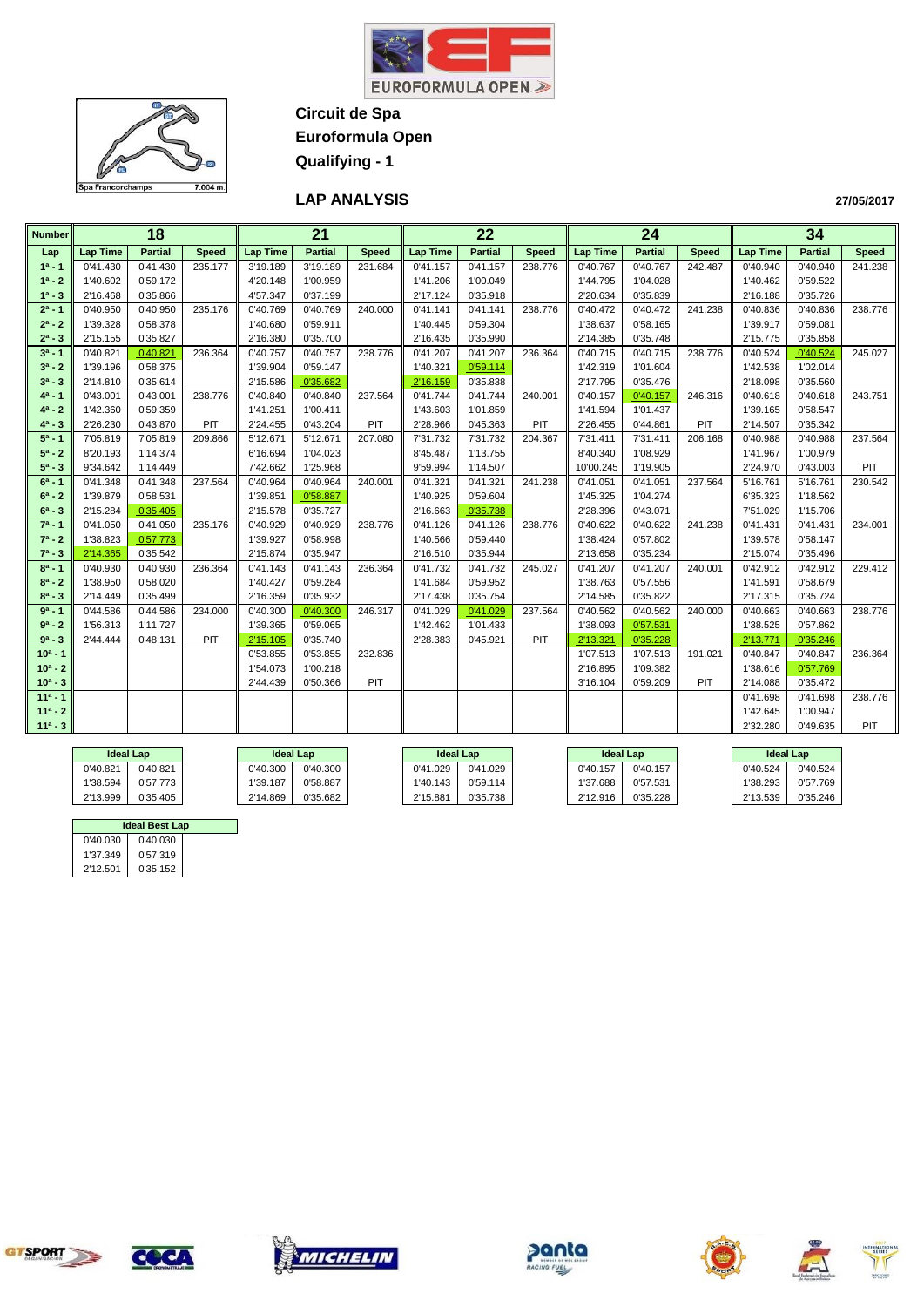

#### **LAP ANALYSIS**

| <b>Number</b> |                 | 42             |              | 43<br><b>Partial</b><br><b>Lap Time</b> |          |              |  |  |  |
|---------------|-----------------|----------------|--------------|-----------------------------------------|----------|--------------|--|--|--|
| Lap           | <b>Lap Time</b> | <b>Partial</b> | <b>Speed</b> |                                         |          | <b>Speed</b> |  |  |  |
| $1a - 1$      | 0'40.773        | 0'40.773       | 240.000      | 0'41.122                                | 0'41.122 | 238.776      |  |  |  |
| $1^a - 2$     | 1'40.008        | 0'59.235       |              | 1'39.885                                | 0'58.763 |              |  |  |  |
| $1^a - 3$     | 2'15.613        | 0'35.605       |              | 2'15.501                                | 0'35.616 |              |  |  |  |
| $2^a - 1$     | 0'40.643        | 0'40.643       | 243.750      | 0'44.474                                | 0'44.474 | 146.251      |  |  |  |
| $2^a - 2$     | 1'39.629        | 0'58.986       |              | 1'46.809                                | 1'02.335 |              |  |  |  |
| $2^a - 3$     | 2'16.750        | 0'37.121       |              | 2'25.573                                | 0'38.764 |              |  |  |  |
| $3^a - 1$     | 0'40.695        | 0'40.695       | 238.776      | 0'40.739                                | 0'40.739 | 238.776      |  |  |  |
| $3^a - 2$     | 1'39.294        | 0'58.599       |              | 1'39.235                                | 0'58.496 |              |  |  |  |
| $3^a - 3$     | 2'25.548        | 0'46.254       | PIT          | 2'14.814                                | 0'35.579 |              |  |  |  |
| $4^a - 1$     | 9'51.662        | 9'51.662       | 198.306      | 0'40.271                                | 0'40.271 | 245.027      |  |  |  |
| $4^a - 2$     | 11'06.456       | 1'14.794       |              | 1'41.043                                | 1'00.772 |              |  |  |  |
| $4^a - 3$     | 12'32.674       | 1'26.218       |              | 2'26.732                                | 0'45.689 | PIT          |  |  |  |
| $5^a - 1$     | 0'41.055        | 0'41.055       | 241.238      | 7'22.232                                | 7'22.232 | 211.765      |  |  |  |
| $5^a - 2$     | 1'43.438        | 1'02.383       |              | 8'39.608                                | 1'17.376 |              |  |  |  |
| $5^a - 3$     | 2'24.106        | 0'40.668       |              | 10'02.827                               | 1'23.219 |              |  |  |  |
| $6^a - 1$     | 0'40.449        | 0'40.449       | 246.316      | 0'41.485                                | 0'41.485 | 232.836      |  |  |  |
| $6^a - 2$     | 1'39.098        | 0'58.649       |              | 1'40.009                                | 0'58.524 |              |  |  |  |
| $6^a - 3$     | 2'14.599        | 0'35.501       |              | 2'15.736                                | 0'35.727 |              |  |  |  |
| $7^a - 1$     | 0'40.398        | 0'40.398       | 243.751      | 0'41.127                                | 0'41.127 | 236.364      |  |  |  |
| $7^a - 2$     | 1'39.036        | 0'58.638       |              | 1'39.184                                | 0'58.057 |              |  |  |  |
| $7^a - 3$     | 2'14.409        | 0'35.373       |              | 2'14.746                                | 0'35.562 |              |  |  |  |
| $8^a - 1$     | 0'40.361        | 0'40.361       | 246.317      | 0'40.987                                | 0'40.987 | 237.564      |  |  |  |
| $8^a - 2$     | 1'39.060        | 0'58.699       |              | 1'39.027                                | 0'58.040 |              |  |  |  |
| $8^a - 3$     | 2'14.403        | 0'35.343       |              | 2'14.743                                | 0'35.716 |              |  |  |  |
| $9a - 1$      | 1'05.472        | 1'05.472       | 193.389      | 0'40.751                                | 0'40.751 | 238.776      |  |  |  |
| $9a - 2$      | 2'16.409        | 1'10.937       |              | 1'39.043                                | 0'58.292 |              |  |  |  |
| $9^a - 3$     | 3'18.199        | 1'01.790       | PIT          | 2'14.291                                | 0'35.248 |              |  |  |  |
| $10a - 1$     |                 |                |              | 1'13.611                                | 1'13.611 | 172.694      |  |  |  |
| $10^a - 2$    |                 |                |              | 2'23.654                                | 1'10.043 |              |  |  |  |
| $10^a - 3$    |                 |                |              | 3'24.124                                | 1'00.470 | PIT          |  |  |  |
| $11a - 1$     |                 |                |              |                                         |          |              |  |  |  |
| $11a - 2$     |                 |                |              |                                         |          |              |  |  |  |
| $11a - 3$     |                 |                |              |                                         |          |              |  |  |  |

 $7.004 m.$ 

Spa Francorchamps

|          | <b>Ideal Lap</b> |          | <b>Ideal Lap</b> |
|----------|------------------|----------|------------------|
| 0'40.361 | 0'40.361         | 0'40.271 | 0'40.271         |
| 1'38.960 | 0'58.599         | 1'38.311 | 0'58.040         |
| 2'14.303 | 0'35.343         | 2'13.559 | 0'35.248         |

#### 0'40.030 0'40.030 0'40.030 1'37.349 2'12.501 1'37.349 0'57.319 0'35.152 **Ideal Best Lap**<br> **0'40.030**













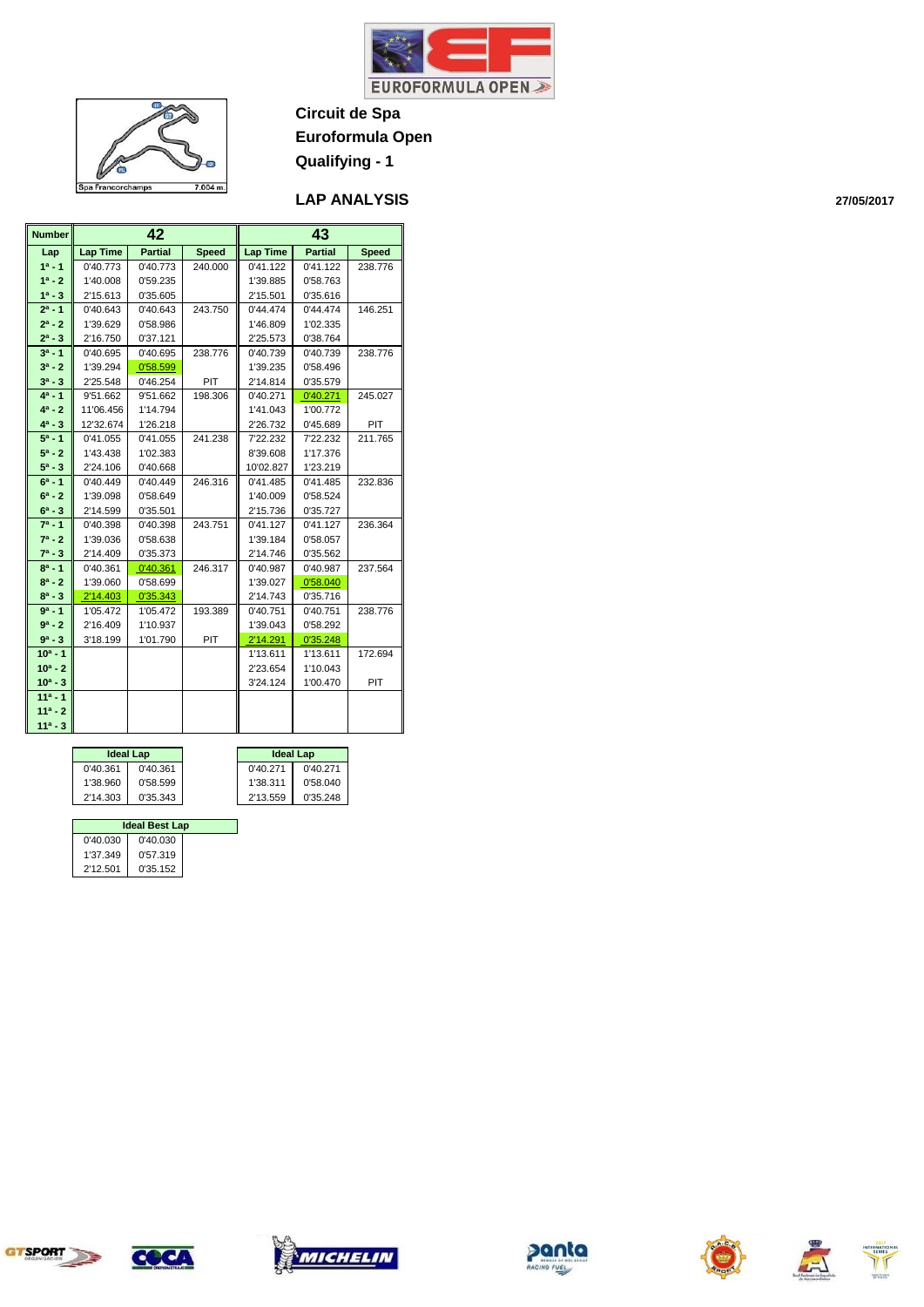



**Circuit de Spa**

**Euroformula Open**

**Qualifying - 1**

# **Best Sectors Results**

|                | Sector - 1                                         | Sector - 2  |                                  |      | Sector - 3                       |             | Ideal Lap vs Best Lap |                               |          |                         |                |
|----------------|----------------------------------------------------|-------------|----------------------------------|------|----------------------------------|-------------|-----------------------|-------------------------------|----------|-------------------------|----------------|
|                | Ord. Nº Driver                                     | <u>Time</u> | Nº Driver                        | Time | Nº Driver                        | <u>Time</u> |                       | Ord. Nº Driver                |          | Ideal Lap Best Lap Ord. |                |
|                | <b>10 Harrison Scott</b>                           |             | 40.030 16 Nikita Troitskiy       |      | 57.319 10 Harrison Scott         | 35.152      |                       | <b>10 Harrison Scott</b>      | 2'12.562 | 2'13.023                |                |
|                | 24 Ameya Vaidyanathan                              |             | 40.157 10 Harrison Scott         |      | 57.380 24 Ameya Vaidyanathan     | 35.228      | $\mathbf{2}$          | 24 Ameya Vaidyanathan         | 2'12.916 | 2'13.321                | $\mathbf{2}$   |
| 3 <sup>1</sup> | <b>17 Devlin De Francesco</b>                      |             | 40.162 24 Ameya Vaidyanathan     |      | 57.531 34 Matheus Iorio          | 35.246      | 3                     | 16 Nikita Troitskiy           | 2'13.321 | 2'13.416                | 3              |
| 4              | Petru Florescu                                     |             | 40.172 34 Matheus Iorio          |      | 57.769 43 Pedro Cardoso          | 35.248      | 4                     | <b>17 Devlin De Francesco</b> | 2'13.527 | 2'13.643                | 4              |
| 5              | <b>11 Alex Karkosik</b>                            |             | 40.236 <b>18 Jannes Fittje</b>   |      | 57.773 42 Eliseo Martinez Meroño | 35.343      | 5.                    | 34 Matheus Iorio              | 2'13.539 | 2'13.771                | 5              |
| 6.             | 43 Pedro Cardoso                                   |             | 40.271 <b>14 Tarun Reddy</b>     |      | 57.858 2 Thiago Vivacqua         | 35.365      | 6                     | 43 Pedro Cardoso              | 2'13.559 | 2'14.291                | 9              |
| 7              | 21 Alexey Chuklin                                  |             | 40.300 17 Devlin De Francesco    |      | 57.954 1 Petru Florescu          | 35.395      | $\overline{7}$        | <b>11 Alex Karkosik</b>       | 2'13.859 | 2'14.272                | 8              |
|                | 42 Eliseo Martinez Meroño 40.361 2 Thiago Vivacqua |             |                                  |      | 58.023 <b>18 Jannes Fittje</b>   | 35.405      | 8                     | Petru Florescu                | 2'13.865 | 2'14.425                | 13             |
| 9              | 3 Simo Laaksonen                                   |             | 40.380 43 Pedro Cardoso          |      | 58.040 17 Devlin De Francesco    | 35.411      | 9                     | 2 Thiago Vivacqua             | 2'13.886 | 2'13.893                | 6              |
| 10             | 8 Lodovico Laurini                                 |             | 40.409 11 Alex Karkosik          |      | 58.169 16 Nikita Troitskiy       | 35.412      | 10                    | <b>18 Jannes Fittje</b>       | 2'13.999 | 2'14.365                | 10             |
| 11             | 2 Thiago Vivacqua                                  | 40.498 1    | Petru Florescu                   |      | 58.298 11 Alex Karkosik          | 35.454      | 11                    | 14 Tarun Reddy                | 2'14.115 | 2'14.168                | $\overline{7}$ |
| 12             | <b>34 Matheus lorio</b>                            | 40.524 3    | Simo Laaksonen                   |      | 58.323 3 Simo Laaksonen          | 35.472      | $12 \,$               | 3 Simo Laaksonen              | 2'14.175 | 2'14.397                | 11             |
| 13             | <b>16 Nikita Troitskiy</b>                         |             | 40.590 12 Christian Hahn         |      | 58.396 8 Lodovico Laurini        | 35.509      | 13                    | 42 Eliseo Martinez Meroño     | 2'14.303 | 2'14.403                | 12             |
| 14             | 14 Tarun Reddy                                     |             | 40.637 42 Eliseo Martinez Meroño |      | 58.599 <b>14 Tarun Reddy</b>     | 35.620      | 14                    | 8 Lodovico Laurini            | 2'14.853 | 2'15.089                | 14             |
| 15             | 18 Jannes Fittje                                   |             | 40.821 21 Alexey Chuklin         |      | 58.887 21 Alexey Chuklin         | 35.682      | 15                    | 21 Alexey Chuklin             | 2'14.869 | 2'15.105                | 15             |
| 16.            | 22 Daniil Pronenko                                 | 41.029      | 8 Lodovico Laurini               |      | 58.935 22 Daniil Pronenko        | 35.738      | 16                    | <b>12 Christian Hahn</b>      | 2'15.613 | 2'16.003                | 16             |
| 17             | <b>12 Christian Hahn</b>                           |             | 41.222 22 Daniil Pronenko        |      | 59.114 12 Christian Hahn         | 35.995      | 17                    | 22 Daniil Pronenko            | 2'15.881 | 2'16.159                | 17             |













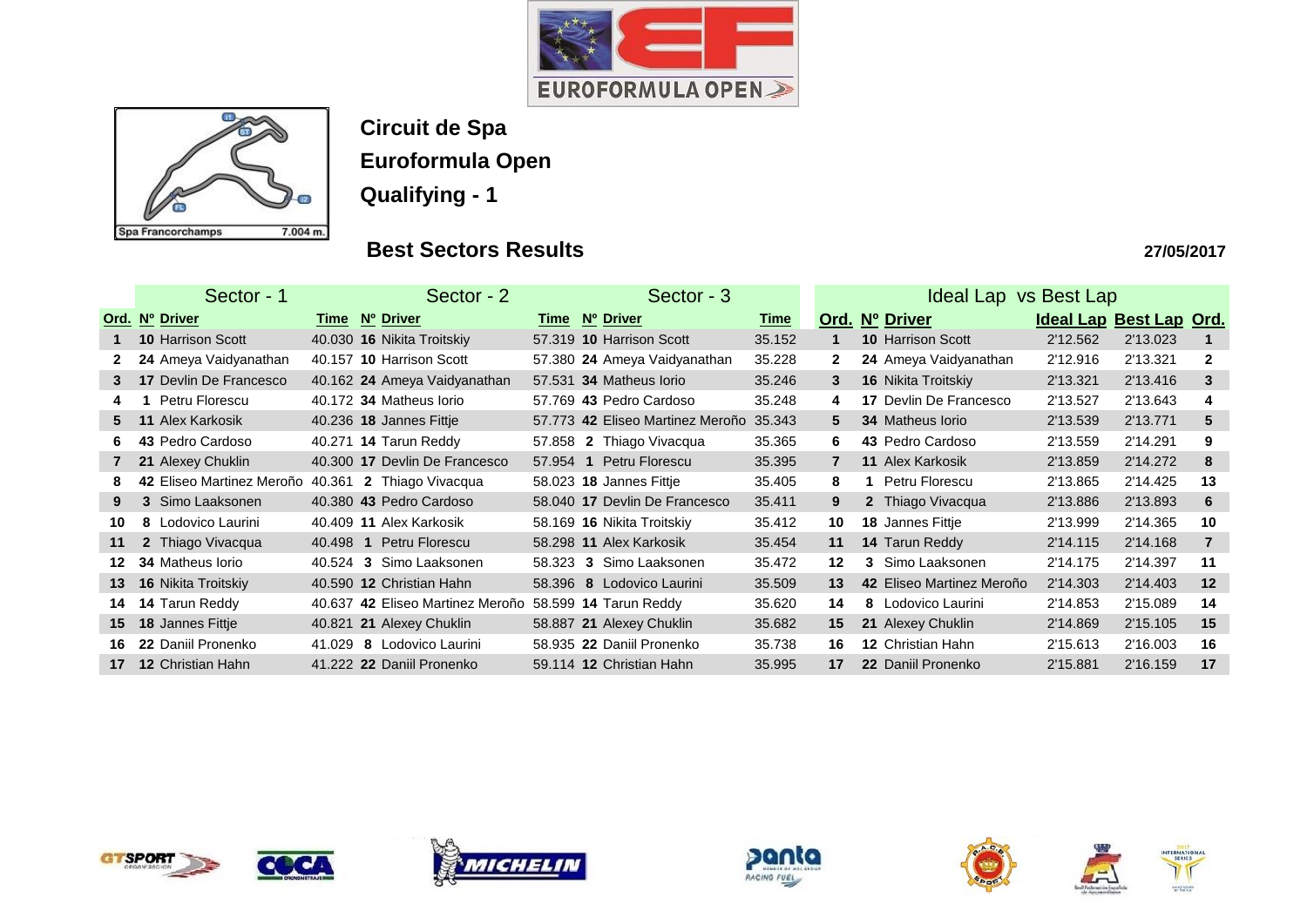



**Best Top Speeds** 

|      |                           |                           |            |                          |            |              |                |                |             | <u>Top_1</u> |     | <u>Top 2</u> |                | <u>Top_3</u> |                 | <u>Top_4</u> |     | <u>Top_5</u> |                 |         |
|------|---------------------------|---------------------------|------------|--------------------------|------------|--------------|----------------|----------------|-------------|--------------|-----|--------------|----------------|--------------|-----------------|--------------|-----|--------------|-----------------|---------|
| Ord. | $\overline{\mathsf{N}}$ o | <b>Entrant</b>            | Nat.       | <b>Driver</b>            | <u>Nat</u> | Cat.         | Cla.           | <b>Chassis</b> | <u>Team</u> | <u>Km/h</u>  | Lap | Km/h         | Lap            | Km/h         | Lap             | <u>Km/h</u>  | Lap | <u>Km/h</u>  | Lap             | Avg.    |
|      |                           | Campos Racing             | <b>ESP</b> | Petru Florescu           | <b>ROU</b> | R.           | 1 <sup>0</sup> | Dallara F312   |             | 247.619      | 4   | 246.316      | 3              | 242.487      | 10 <sup>1</sup> | 242.487      |     | 242.487      | 9               | 244.279 |
|      |                           | <b>Fortec Motorsports</b> | <b>GBR</b> | Alexey Chuklin           | <b>UKR</b> |              |                | Dallara F312   |             | 246.316      | 10  | 240.000      |                | 240.000      |                 | 238.775      |     | 238.775      | 8               | 240.773 |
| 3    |                           | 24 Carlin Motorsport      | <b>GBR</b> | Ameya Vaidyanathan       | <b>IND</b> |              |                | Dallara F312   |             | 246.316      | 5   | 242.487      | $\overline{2}$ | 241.237      | 3               | 241.237      |     | 240.000      | 9               | 242.255 |
| 4    |                           | 42 RACE                   | <b>ESP</b> | Eliseo Martinez Meroño   | <b>ESP</b> | R.           | $2^{\circ}$    | Dallara F312   |             | 246.316      | 9   | 246.316      |                | 243.750      | 8               | 243.750      |     | 241.237      | 6               | 244.274 |
| 5    |                           | 2 Campos Racing           | <b>ESP</b> | Thiago Vivacqua          | <b>BRA</b> |              |                | Dallara F312   |             | 245.026      |     | 242.487      | 6              | 242.487      | 8               | 241.237      |     | 235.176      | 3               | 241.283 |
| 6.   |                           | 10 RP Motorsport          | ITA        | <b>Harrison Scott</b>    | <b>GBR</b> |              |                | Dallara F312   |             | 245.026      | 10  | 245.026      | 11             | 243.750      | 9               | 242.487      | 6   | 241.237      | 4               | 243.505 |
|      |                           | 11 RP Motorsport          | <b>ITA</b> | <b>Alex Karkosik</b>     | <b>POL</b> | $\mathsf{R}$ | 3 <sup>o</sup> | Dallara F312   |             | 245.026      | 10  | 243.750      | 9              | 242.487      | 8               | 242.487      |     | 241.237      | 11              | 242.998 |
| 8.   |                           | 22 BVM Racing             | <b>ITA</b> | Daniil Pronenko          | <b>RUS</b> |              |                | Dallara F312   |             | 245.026      | 9   | 241.237      |                | 240.000      | 5               | 238.775      |     | 238.775      | 3               | 240.763 |
|      |                           | 34 Campos Racing          | <b>ESP</b> | Matheus Iorio            | <b>BRA</b> |              |                | Dallara F312   |             | 245.026      | 4   | 243.750      | 5              | 241.237      |                 | 238.776      |     | 238.775      | 10              | 241.513 |
| 10   |                           | 43 RACE                   | <b>ESP</b> | Pedro Cardoso            | <b>BRA</b> |              |                | Dallara F312   |             | 245.026      | 5   | 238.776      |                | 238.776      |                 | 238.775      | 10  | 237.563      | 9               | 239.783 |
| 11   |                           | 8 RP Motorsport           | <b>ITA</b> | Lodovico Laurini         | <b>ITA</b> | $\mathsf{R}$ | $4^{\circ}$    | Dallara F312   |             | 243.750      | 10  | 243.750      | 3              | 243.750      | 8               | 243.750      |     | 242.487      | $\overline{4}$  | 243.497 |
| 12   |                           | 16 Drivex School          | <b>ESP</b> | Nikita Troitskiy         | <b>RUS</b> | R.           | $5^\circ$      | Dallara F312   |             | 243.750      | 10  | 240.000      | 8              | 240.000      | .9              | 237.563      |     | 237.563      | 5               | 239.775 |
| 13   | 17                        | <b>Carlin Motorsport</b>  | <b>GBR</b> | Devlin De Francesco      | CAN        | R.           | $6^{\circ}$    | Dallara F312   |             | 243.750      | 9   | 242.487      | 3              | 241.237      |                 | 241.237      |     | 241.237      | 10 <sup>1</sup> | 241.990 |
| 14   |                           | 3 Campos Racing           | <b>ESP</b> | Simo Laaksonen           | <b>FIN</b> | R.           | 70             | Dallara F312   |             | 242.487      | 9   | 240.000      | 3              | 240.000      | 4               | 240.000      |     | 238.775      |                 | 240.252 |
| 15   |                           | 14 Carlin Motorsport      | <b>GBR</b> | <b>Tarun Reddy</b>       | <b>IND</b> | R.           | $8^{\circ}$    | Dallara F312   |             | 242.487      | 2   | 241.237      | 3              | 241.237      | $\overline{4}$  | 240.000      | 11  | 236.363      | 5               | 240.265 |
| 16   |                           | 12 Drivex School          | <b>ESP</b> | <b>Christian Hahn</b>    | <b>BRA</b> |              |                | Dallara F312   |             | 241.237      |     | 235.176      | 2              | 235.176      | 3               | 231.683      |     | 230.542      | 9               | 234.763 |
|      |                           | 18 Fortec Motorsports     |            | <b>GBR</b> Jannes Fittje | <b>DEU</b> | R.           | 9º             | Dallara F312   |             | 238.775      | 5   | 237.563      |                | 236.364      |                 | 236.364      |     | 235.176      |                 | 236.848 |
|      |                           |                           |            |                          |            |              |                |                |             |              |     |              |                |              |                 |              |     |              |                 |         |











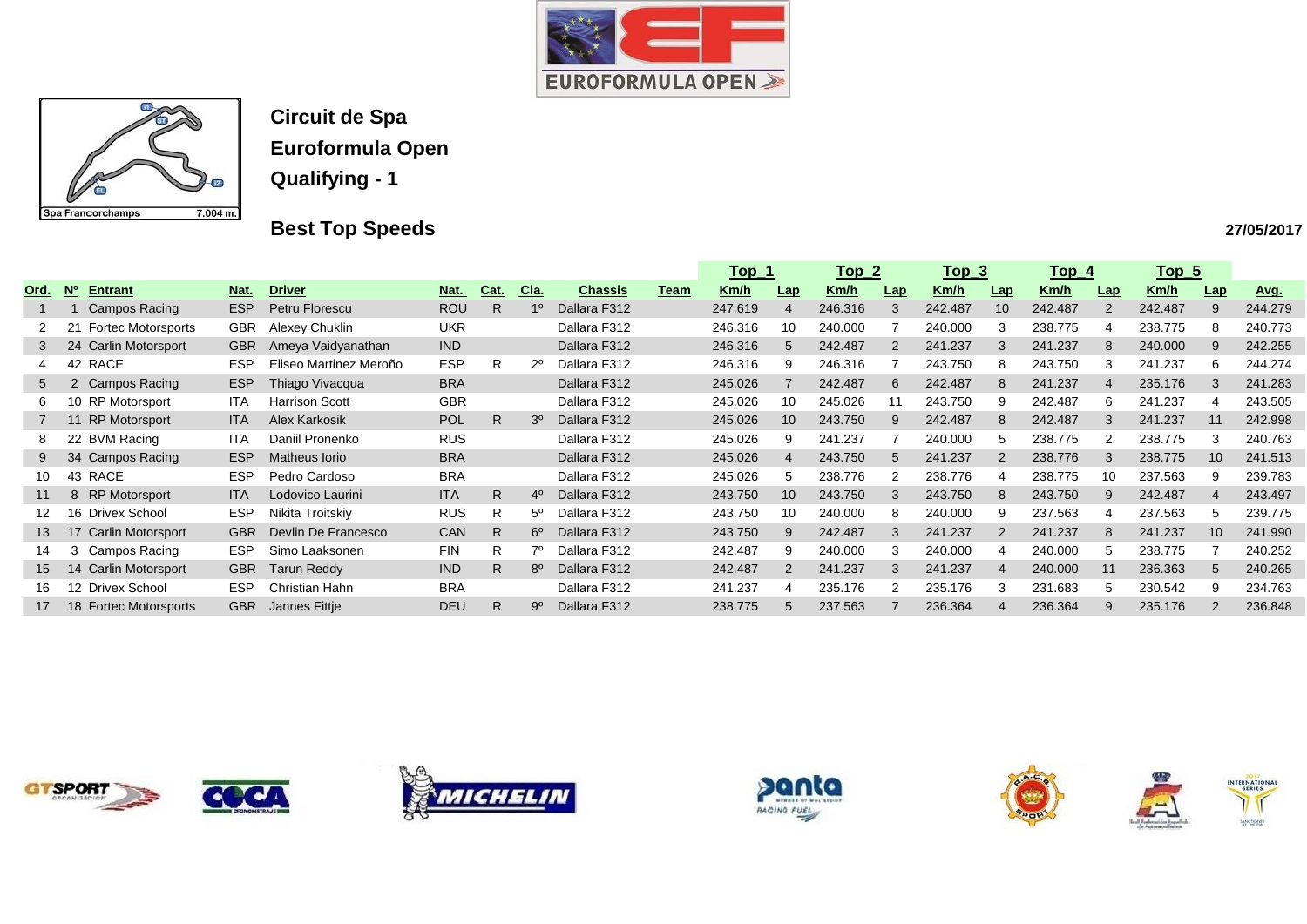



**Circuit de Spa Euroformula Open**

**Qualifying - 1**

# **Fastest Lap Sequence**

| <b>Time of Day</b> | <b>Session Time</b> | <b>N°</b><br><b>Entrant</b>    | Nat.       | <b>Driver</b>         | Nat.       | Cat. | <b>Chassis</b> | <b>Team</b>          | <b>Time</b> | Km/h    | Lap            |
|--------------------|---------------------|--------------------------------|------------|-----------------------|------------|------|----------------|----------------------|-------------|---------|----------------|
| 11:10'03.723       | 4'49.481            | Campos Racing                  | ESP        | Thiago Vivacqua       | <b>BRA</b> |      | Dallara F312   | Campos Racing        | 2'16.075    | 185.298 | -2             |
| 11:10'06.098       | 4'51.822            | <b>Carlin Motorsport</b><br>17 | <b>GBR</b> | Devlin De Francesco   | <b>CAN</b> | R    | Dallara F312   | Carlin Motorsport    | 2'14.935    | 186.863 | $\overline{2}$ |
| 11:12'18.531       | 7'04.368            | Campos Racing                  | <b>ESP</b> | Thiago Vivacqua       | <b>BRA</b> |      | Dallara F312   | Campos Racing        | 2'14.887    | 186.930 | 3              |
| 11:12'19.690       | 7'05.465            | Carlin Motorsport<br>17        | <b>GBR</b> | Devlin De Francesco   | <b>CAN</b> | R    | Dallara F312   | Carlin Motorsport    | 2'13.643    | 188.670 | -3             |
| 11:15'10.962       | 9'56.765            | RP Motorsport<br>10            | ITA        | <b>Harrison Scott</b> | <b>GBR</b> |      | Dallara F312   | <b>RP Motorsport</b> | 2'13.362    | 189.067 | 4              |
| 11:34'15.682       | 29'01.506           | <b>RP</b> Motorsport<br>10     | <b>ITA</b> | <b>Harrison Scott</b> | <b>GBR</b> |      | Dallara F312   | <b>RP Motorsport</b> | 2'13.220    | 189.269 | 10             |
| 11:36'28.698       | 31'14.529           | <b>RP Motorsport</b><br>10     | ITA        | <b>Harrison Scott</b> | <b>GBR</b> |      | Dallara F312   | <b>RP Motorsport</b> | 2'13.023    | 189.549 | 11             |









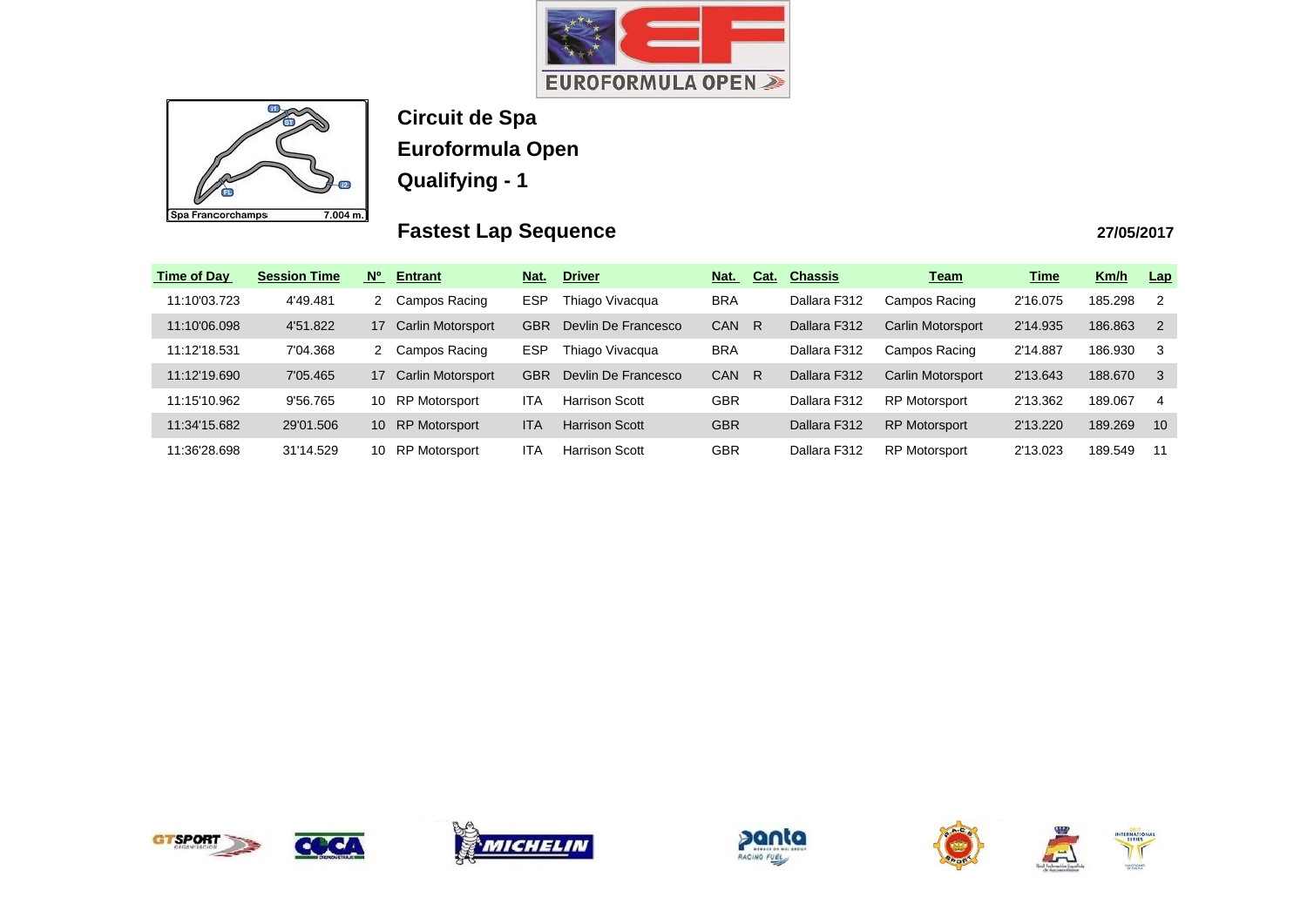



**Weather Report** 

**Track Status DRY**